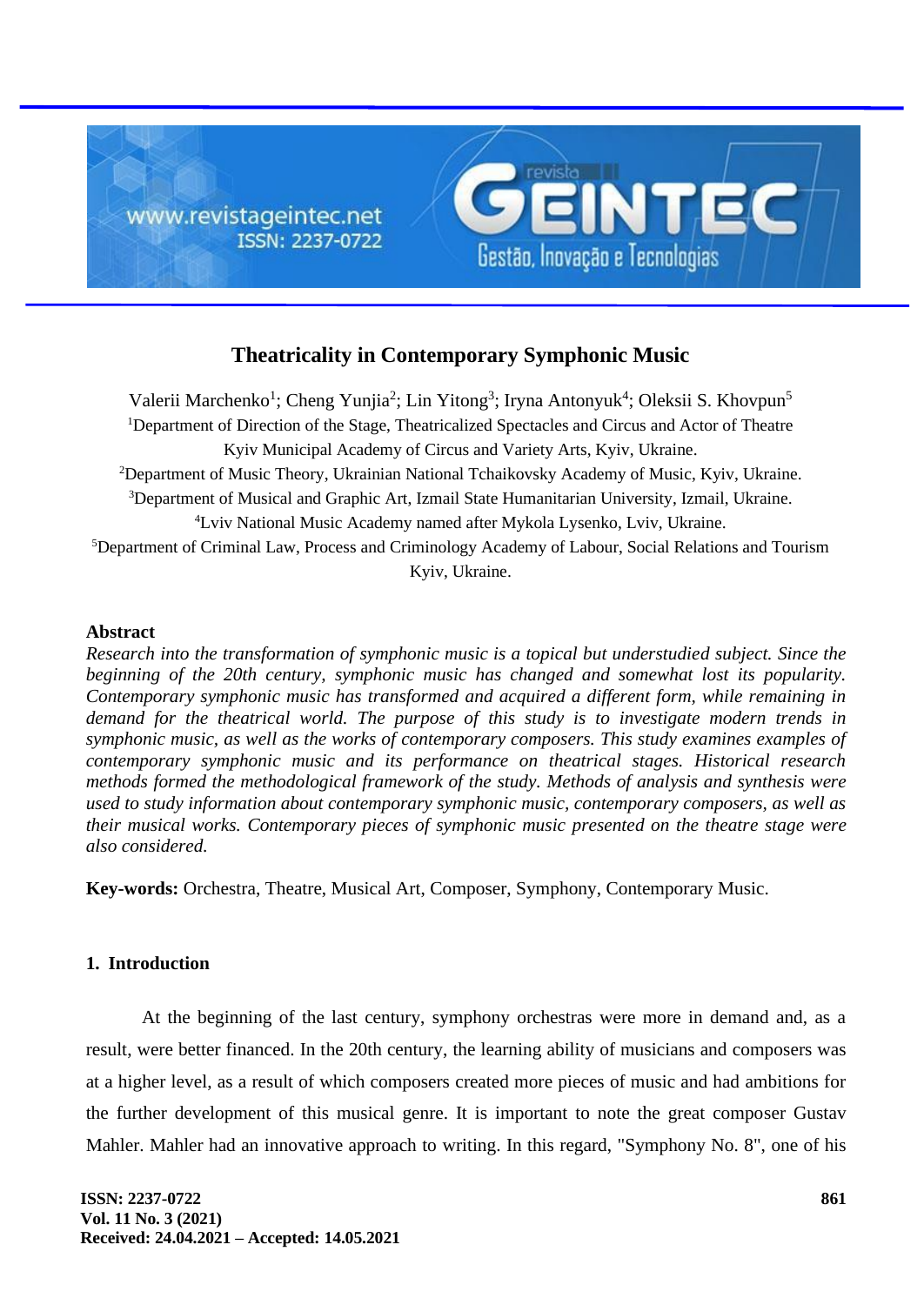later works, is particularly noteworthy. In his works, Mahler pushed the farthest boundaries of orchestral scale. In the late Romantic era, orchestras maintained the largest forms of symphonic expression. They used shapes with large string sections, used large brass sections, and expanded the range of percussion instruments in their compositions (Dobson, 2010). The invention of recording devices has given rise to new standards and requirements for composers and their works. New, higher standards meant that consumers could purchase the recording, listen to it multiple times, rewind it, and stop it at any time (Radbourne, et al, 2009). For composers, this meant that the listener could notice all the errors and imperfections of sound in the works. With the beginning of the recording era, minor intonation and ensemble errors that might have gone unnoticed in live performances became available to all listeners and critics. Advances in technology, including in the recording industry, have allowed composers to use software for editing sound recordings. On the other hand, advances in technology and recording have enabled composers to present their works to a wider audience. Advances in technology have also influenced professional conductors who adhere to high standards of orchestral performance (O'Sullivan, 2009).

Contemporary academic music has kept the trends set by composers at the end of the 20th century. Genres such as polystylism and eclecticism were preserved. Contemporary academic music, primarily represented by Western composers, can be described by a decrease in differences in the context of musical genres and an almost complete absence of a single key direction. Autonomy, aesthetic purpose, conceptual content and basic genre types are important attributes of academic music (Kramer, 2007). The main genre types of academic music are opera, symphony, concert, major choral genres, and chamber music. Experts often characterise the development of academic music at the beginning of the 21st century as a period of artistic crisis. They attribute this to a decrease in public interest in musical works of this genre. Also, this period of history is described by a long search and the absence of new trends, the transition from the very concept of music in its usual meaning to the so-called sound art, where the creation of soundscapes, sound design, painting with sound, as well as the graphic and spectacular components of a piece of music come to the fore. Modern technology has particularly influenced the academic music of the 21st century (Crawford, et al, 2014). In particular, modern academic music incorporates electronic sounds and sounds of classical musical instruments.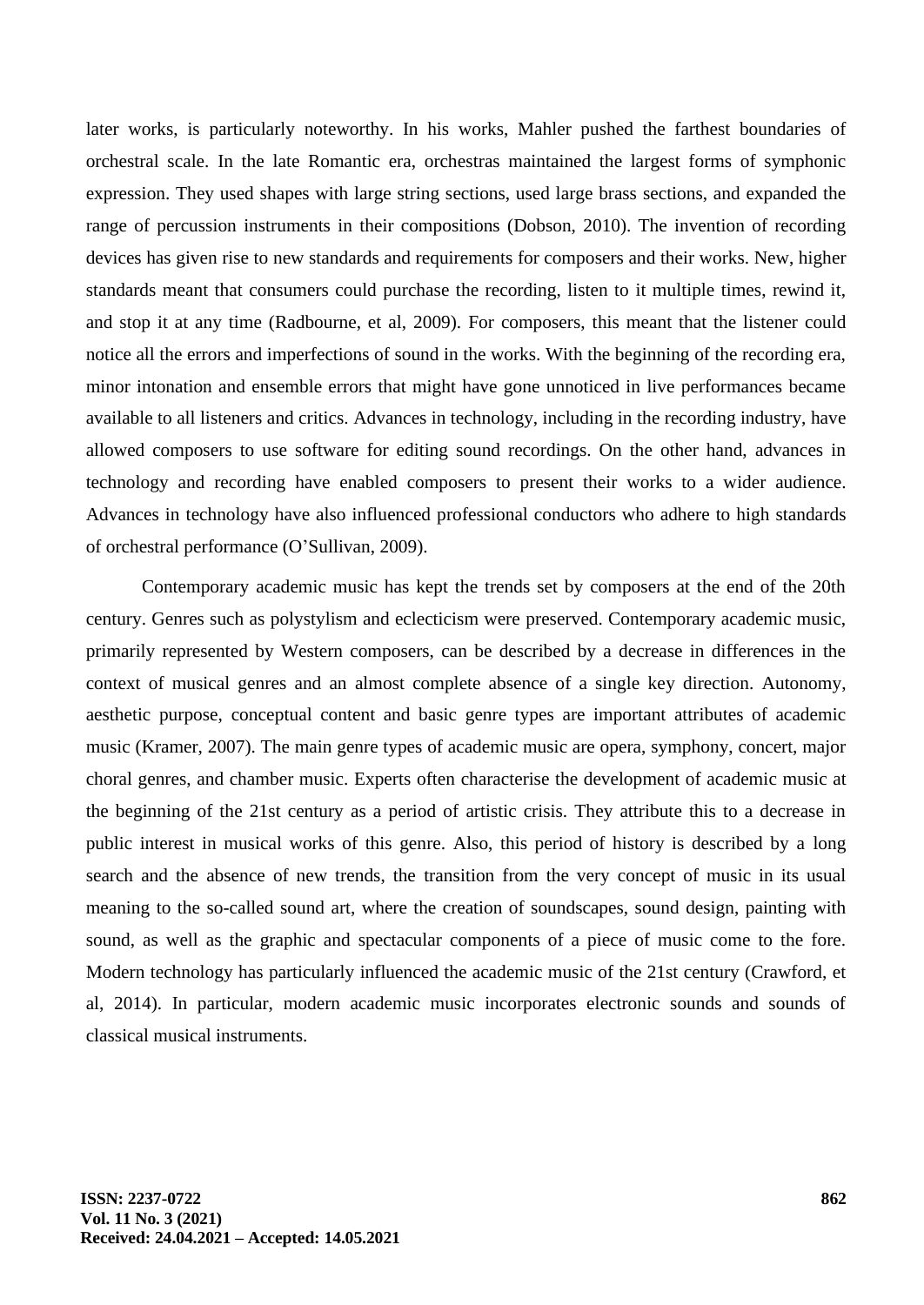## **2. Methodology**

This study explores the process of transformation of symphonic music, examines the stages from its inception to modern development. The investigation of the subject matter is based on the study of history and literary sources, which describe the stages of development and development of modern symphonic music. In the course of this study, theoretical methods of scientific cognition were applied. The basic methods of cognition allowed to research the concept of symphonic music and a symphony orchestra, the history of the development of modern symphonic music and the work of contemporary composers in Europe and the USA. The following composers were considered: Gustav Mahler, Philip Glass, Michael Nyman, Steve Reich, Louis Andriessen, Gavin Bryars, John McGuire, Pauline Oliveros, Julia Wolfe, Wolfgang Rihm, John Zorn, Henryk Górecki, Arvo Pärt, etc.

Musical styles that influenced the development of trends in modern symphonic music were studied and analysed. In the process of research, methods of analysis and synthesis of information were used to research the most famous composers and their works. The main research methods in this work are generally accepted methods of scientific cognition, such as dialectical method, historical method, periodisation method, method of synthesis and system analysis of data. General scientific theoretical methods of cognition were applied to study and analyse the stages of the development of modern symphonic music, styles and tendencies, as well as the most recognised symphonies and other musical works of contemporary composers.

Historical research method helped study the development of modern symphonic music and its stages up to the present. This method allowed to trace differences in musical styles that influenced the development of modern symphonic music. The periodisation method constitutes a method of scientific knowledge that studies the main stages of development of a particular phenomenon. In this study, the periodisation method was used to explore the main stages of the development of modern symphonic music and a modern symphony orchestra. The synthesis method involves the combination of all components of a certain phenomenon or problem. The synthesis method was used to synthesise data and information about contemporary symphonic music, contemporary composers, and a contemporary symphony orchestra. In addition, literary sources were analysed with the use of the synthesis method. It allowed to study a wide scope of data and develop and original understanding of the development of modern symphonic music.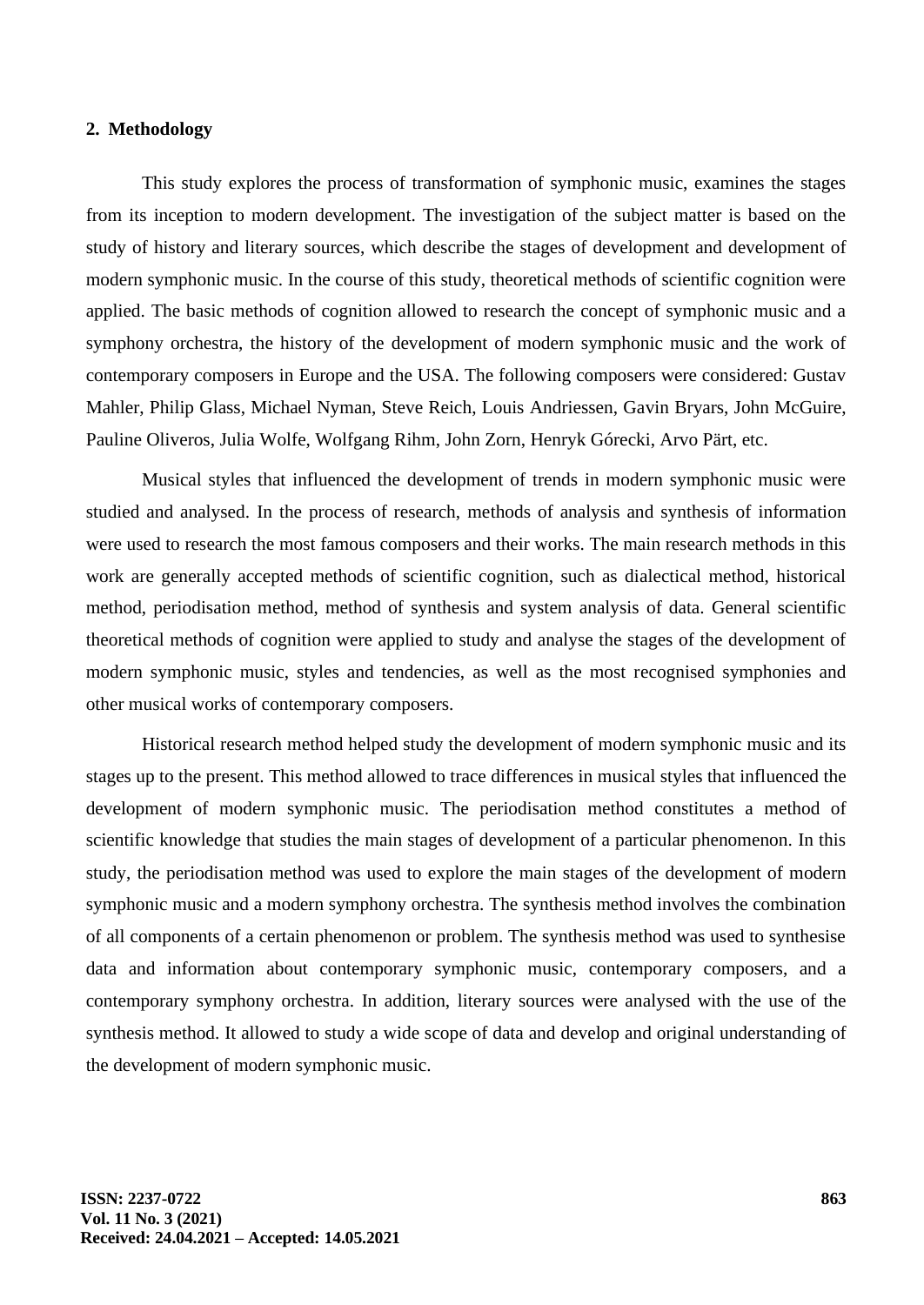## **3. Results**

#### **Development and Main Trends of Modern Symphonic Music**

In the modern world, classical music is inferior in popularity to other musical genres. However, at present, classical symphonic music has transformed, new styles and musical techniques have begun to emerge. Thus, we can currently observe the history of contemporary symphonic music (Sigurjonsson, 2010). Contemporary symphonic music started taking shape in the 20th century, being influenced by industrialisation, technological development, and other factors. The names of contemporary composers of symphonic music are known and popular only in narrow circles, among particular groups of people. Contemporary composers write music for motion pictures, cartoons, serial films, commercials, teach academic music in philharmonic societies, and also continue writing symphonies and other musical works. Symphonic music of the 21st century is described by its individual style, which has been developed throughout the last century. Music critics point out that most trends in contemporary classical music were developed under the influence of composers and tendencies of the 20th century. The main trend that influences contemporary symphonic music is postmodernism. In the 20th century, the most common styles were minimalism, post-minimalism, and new simplicity. These musical styles continue to evolve to date (Reynolds, 2013). Philip Glass, Michael Nyman, and Steve Reich are considered to be the most iconic representatives of minimalism in contemporary symphonic music, they made the greatest contribution to the development of music and this musical style. Postminimalism is represented by Louis Andriessen, Gavin Bryars, John McGuire, Pauline Oliveros, and Julia Wolfe. The most prominent representative of the new simplicity is considered to be the German composer Wolfgang Rihm.

Nowadays, polystylism and musical eclecticism prevail in symphonic music. Musical works combine elements that have been borrowed from different musical genres. For example, composer John Zorn worked in various musical genres such as jazz, hardcore punk, classical, Jewish folk music. Subsequently, all these musical genres influenced his work, and elements of these genres can be found in his musical works. Julian Anderson's compositions also combine elements of various musical genres, his works contain elements of spectral and electronic music. Moreover, these elements are combined with motifs of Eastern European folk music (Scipio, 2004). His piece of music "The Book of Hours", which was written in 2005 for the ensemble and electronics, received public and critical acclaim. Composer Tansy Davies has also used pop and classical elements in her musical compositions. Some other composers, such as John Tavener, have focused on religious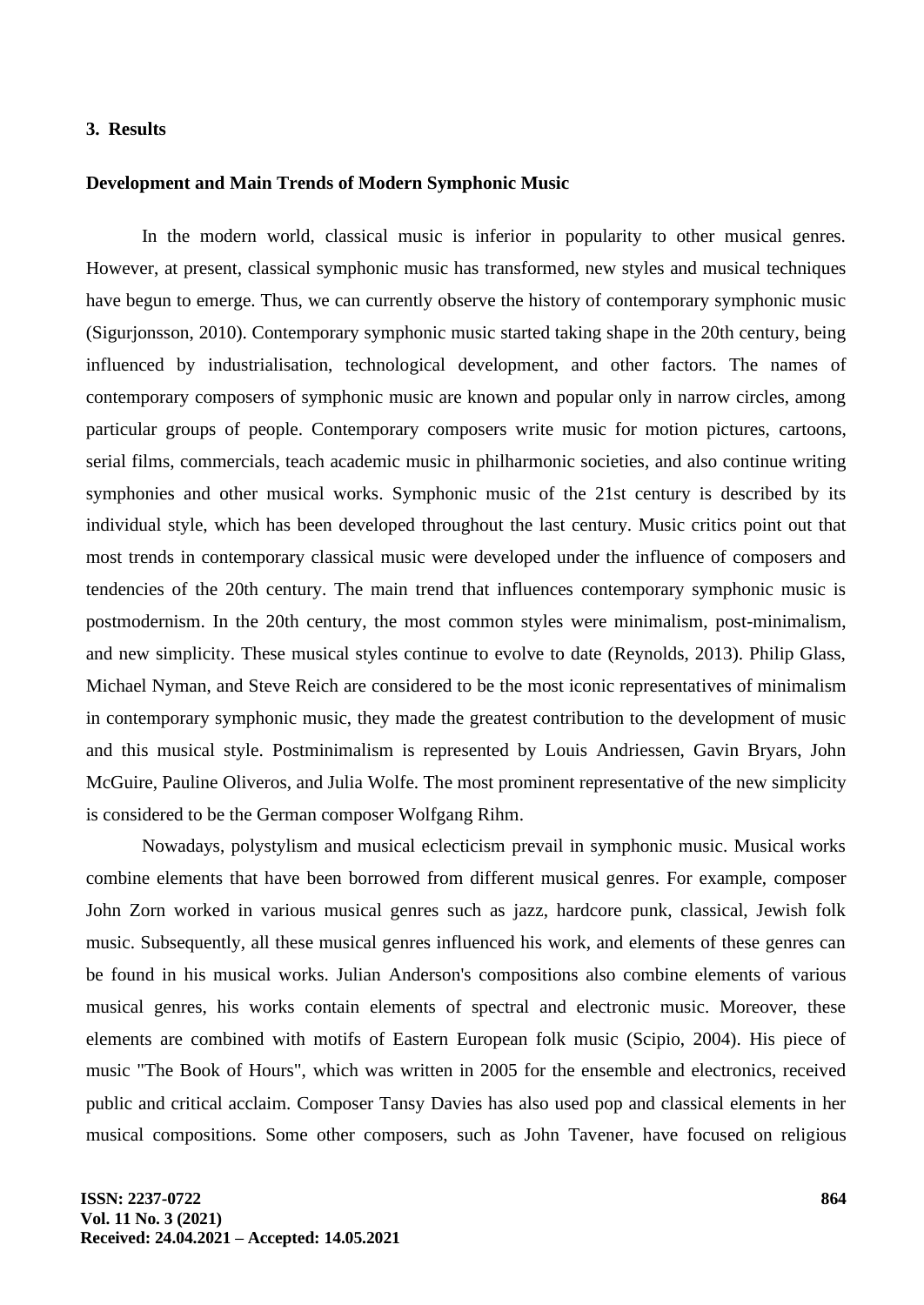motives in their writing. Tavener used Orthodox church music and was also inspired by oriental motives. Scottish composer James Macmillan was inspired by Scottish folk and Catholic music. There are also religious associations in the works of Sofia Gubaidulina (Noble, McAdams, 2020). Her symphonies use unusual instruments, church, electronic music, and improvisational techniques. The equally famous composer Péter Eötvös resorted to a combination of many timbres in his works, using advanced techniques and combining synthesised sounds with folk songs.

## **Contemporary Composers**

Contemporary composers who have written their works from the 20th century to the present deserve special mention (Dobson, Pitts, 2011). Below, the study considers composers who write contemporary symphonic music.

One of the prominent contemporary composers is Philip Glass. This is an American composer, originally from the city of Baltimore. He is considered to be one of the most talented composers of the 20th century. He is the author of operas, as well as motion picture soundtracks. Among the most famous operas of Glass are "Einstein on the Beach" (Einstein on the Beach, 1975- 1976), "Satyagraha" (Satyagraha, 1978-1979), "Akhnaten" (Akhnaten, 1983), "The Juniper Tree" (The Juniper Tree, 1985), "The Fall of the House of Usher", (The Fall of the House of Usher, 1987), "In the Penal Colony", (In the Penal Colony, 2000), "Galileo Galilei", (Galileo Galilei, 2002), "Waiting for the Barbarians" (Waiting for the Barbarians, 2005), "Appomattox" (Appomattox, 2007), "Kepler" (Kepler, 2009), "The Perfect American" (The Perfect American, 2011), "The Trial" (The Trial, 2014). Philip Glass has been nominated three times for the Golden Globe Award for Best Motion Picture Music. Glass's music is described as minimalistic, with repetitive structures and simplicity. Glass won the 2018 Kennedy Center Award.

Another prominent American composer is John Adams. He has written numerous pieces of music and has been awarded the Pulitzer Prize for Music. Adams's works are in the genre of minimalism, often employing electronic music. The composer used the principle of repetition of "patterns", which is the basis of minimalism. In his works, this principle is combined with the harmony that is inherent in European music, his music is distinguished by forms and a special technique of motivational development. Music experts note the composer's mastery of arrangement (Boerner, Jobst, 2008). He mastered the skill of classical and electronic arrangement. A characteristic feature of Adams's work is the use of synthesiser and electronic special effects in the academic score.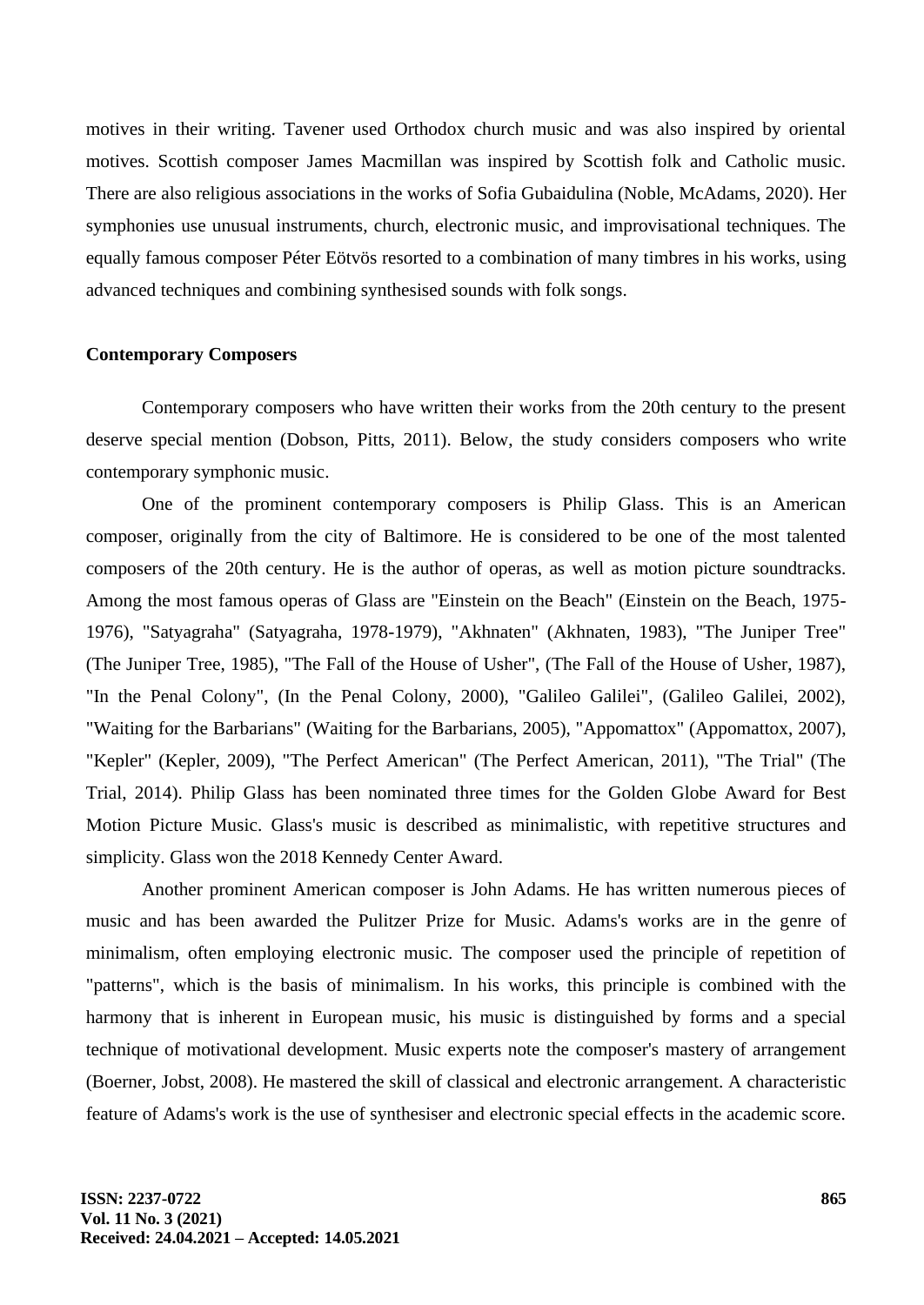The most famous works of Adams are orchestral pieces "Short Ride in a Fast Machine" and "Chairman Dances", chamber and orchestral versions of the piece "Shaker Loops".

A prominent representative of musical minimalism and contemporary symphonic music is the Polish composer Henryk Mikołaj Górecki. It should be noted that the music written by the composer in his mature years is an example of sacred minimalism. The most famous work that brought the composer worldwide recognition is the Third Symphony for Soprano and Orchestra "Symphony of Sorrowful Chants" (1976). This piece was performed by the London Symphonietta in 1992. The Symphony of Sorrowful Chants has achieved worldwide acclaim, resulting in over a million copies sold worldwide (Boerner, et al, 2008).

Arvo Pärt is a renowned Estonian composer who has written numerous pieces for the symphony orchestra as well as other pieces of music. Pärt wrote works in various musical styles (Thompson, 2006). He attempted to write in various techniques and style models. The composer experimented in such musical styles as isorhythmy, minimalism, seriality, neoclassicism, and sonorics. Having tried numerous musical techniques and models, the composer developed his unique style. The composer metaphorically defines his style, which he developed in 1976, as tintinnabuli, literally the word means "bells". Music researchers refer Pärt's music to the genre of the New Simplicity.

## **Contemporary Symphonic Music on the Theatre Stage**

The symphony orchestra accompanies the theatrical action that takes place on the stage. The orchestra is, first of all, an important part of the opera performance (Kolb, 2001). Choral and vocal parts are performed with the accompaniment of the orchestra. With the help of musical accompaniment, theatre directors set the mood for the entire performance, with the help of music they can convey the character of the hero and the atmosphere in each particular scene.

In the 20th-21st centuries, a considerable number of symphonies for operas and other theatrical performances were written. Below, the study considers the most famous pieces of music by contemporary composers.

Glass's opera "Einstein on the Beach" is an iconic piece of music. This piece of music was written in 1976 and has received wide recognition among the European public. "Einstein on the Beach" was for the first time shown at the Avignon Festival in France on July 25, 1976. In the same year, the production was presented to the public in other European cities. It was staged on theatrical stages in Hamburg, Paris, Belgrade, Venice, Brussels, and Rotterdam. "Einstein on the Beach" is not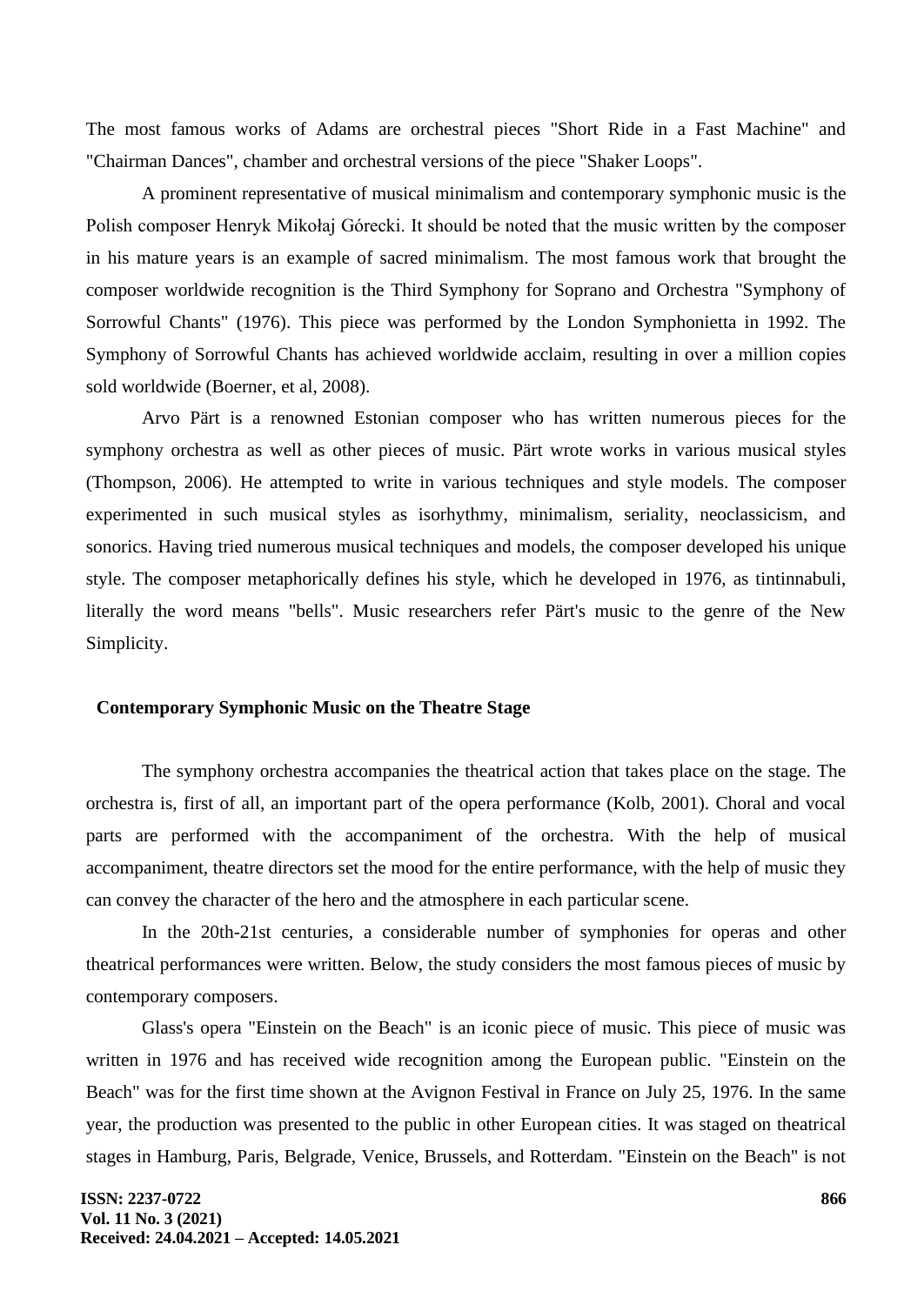a classical opera, it was written for the Philip Glass Ensemble, which is notable for its lack of soloists (Boerner, et al, 2008). In this ensemble, there is only a small choir that performs a meaningless set of syllables. The narrator reads the text of the plot, but the text of the protagonist is absent. The part of the protagonist was written for violin. Critics point out that "Einstein on the Beach", which was first presented to the public over forty years ago, is a masterpiece of music. At the beginning of 2014, another premiere of "Einstein on the Beach" took place at the Châtelet Theatre in Paris as part of the Autumn Festival. Critics noted that despite the variety of productions featured in the festival's programme, this opera was the main event. The production still looks contemporary, causing a standing ovation from the audience.

The equally famous composer Arvo Pärt was recognised by the music community and is one of the most prominent composers of our time. One of the last large-scale works of the composer "Symphony No. 4 Los Angeles". This symphony was first performed in 2009 at the Walt Disney Concert Hall in Los Angeles. The symphony was recorded by an American label and released on disc. The recording won the 2010 Grammy Award for Best Contemporary Classical Composition (London, 2004). The Estonian composer dedicated this work to Mikhail Khodorkovsky, who was unjustly accused of fraud and imprisoned. In an interview, the composer said that he admires Khodorkovsky's courage and fortitude. In his work "Symphony No. 4", the composer addresses all unjustly convicted prisoners in Russia.

Polish composer Henryk Mikołaj Górecki became famous thanks to the "Symphony of Sorrowful Songs", which he wrote in 1976. The composer dedicated this piece of music to his wife, pianist Jadwiga Rurańska. The premiere of the symphony took place in the spring of 1977 in the French city of Royan at the Festival of Contemporary Art. The symphony was performed by the German Southwest Radio Orchestra. This work of the composer was acclaimed by music critics and the public.

## **4. Conclusions**

This study investigated the theoretical foundations of modern symphonic music. The most prominent composers of the 20th-21st century were explored. The development of modern symphonic music was studied, the styles and musical trends that have influenced contemporary composers were investigated. The following styles of contemporary symphonic music were studied: minimalism, post-minimalism, new simplicity. This work examines the most prominent contemporary composers of Europe and the USA.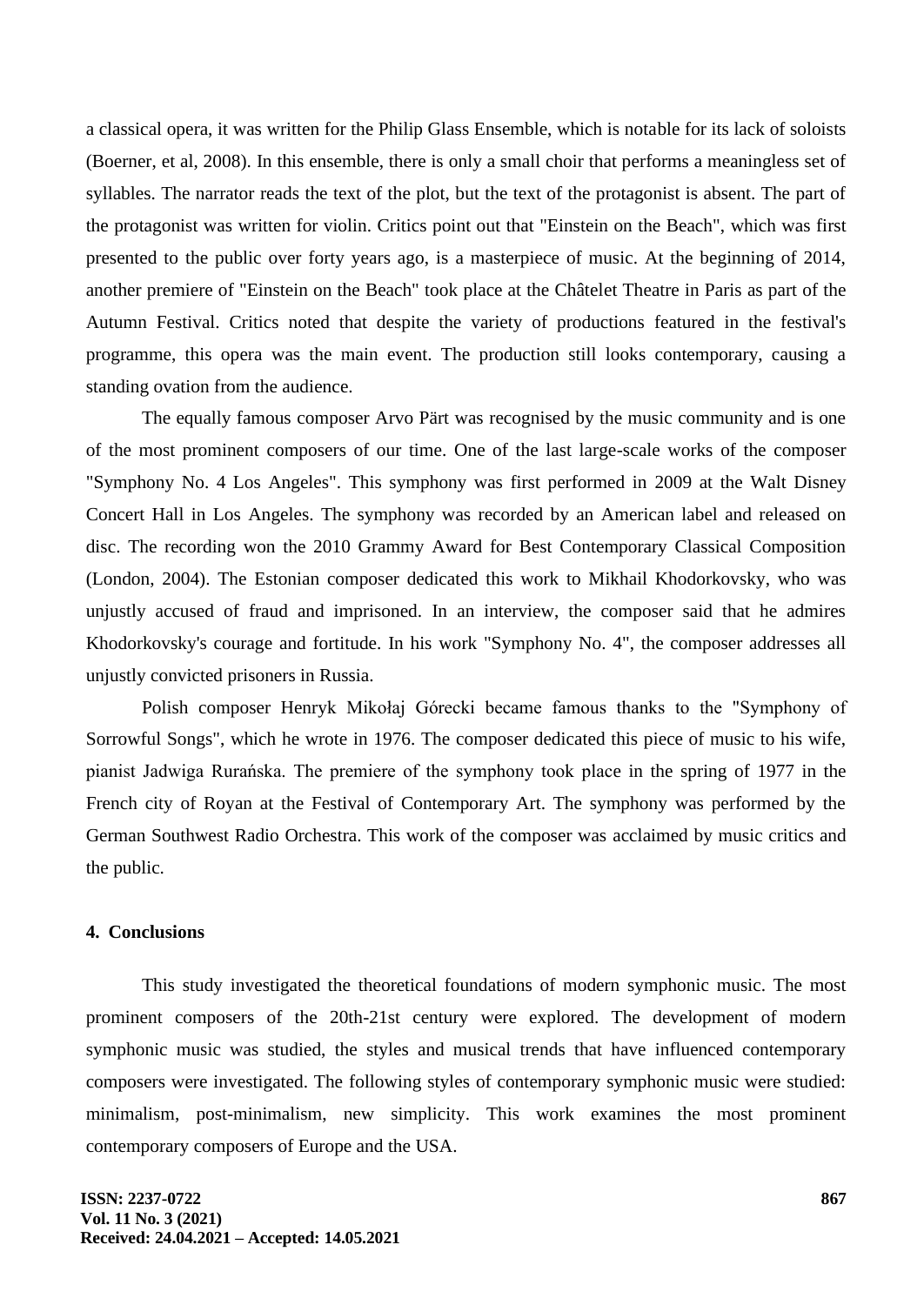In the context of this work, European and American composers who are involved in the establishment and development of modern classical music were considered. First of all, the composers of the 20th century and their musical works were examined and analysed. Also, composers and their works in the 21st century were analysed. The study considered the musical works of composers who are recognised as the best in their genre and are awarded. This study reviewed such prominent contemporary composers as Gustav Mahler, Philip Glass, Michael Nyman, Steve Reich, Louis Andriessen, Gavin Bryars, John McGuire, Pauline Oliveros, Julia Wolfe, Wolfgang Rihm, John Zorn, Henryk Górecki, and Arvo Pärt. Significant works for contemporary symphonic music were reviewed. The following symphonies are considered in detail: "Einstein on the Beach", "Symphony No. 4 Los Angeles", "Symphony of Sorrowful Songs". These works were appreciated by music critics and the public.

Analysis of the development of contemporary symphonic music demonstrated that the greatest influence on this genre was made by the composers of the 20th century. For a contemporary symphony orchestra, polystylism and eclecticism are characteristic features. Having studied the information in the context of the themes of a contemporary symphony orchestra, it can be concluded that in the future this genre will move along the same path that was set in the last century. At present, composers incorporate various musical genres in their works. Such techniques of composers can provide modern symphonic music with a new sound and public recognition.

## **References**

Dobson, M. C. (2010). New Audiences for Classical Music: The Experiences of Non-attenders at Live Orchestral Concerts. *Journal of New Music Research, 39*(2), 111–124.

Radbourne, J., Johanson, K., Glow, H., & White, T. (2009). The audience experience: Measuring quality in the performing arts. *International Journal of Arts Management, 11*(3), 16–29.

O'Sullivan, T. (2009). All together now: A symphony orchestra audience as a consuming community. *Consumption, Markets & Culture, 12*(3), 209–223.

Kramer, L. (2007). *Why Classical Music Still Matters*. London: University of California Press.

Crawford, G., Gosling, V., Bagnall, G., & Light, B. (2014). Is there an app for that? A case study of the potentials and limitations of the participatory turn and networked publics for classical music audience engagement. *Information, Communication & Society, 17*(9), 1072–1085.

Sigurjonsson, N. (2010). Orchestra Audience Development and the Aesthetics of "Customer Comfort." *The Journal of Arts Management, Law, and Society, 40*(4), 266–278.

Scipio, A.D. (2004). The Orchestra as a Resource for Electroacoustic Music On some works by Iannis Xenakis and Paul Dolden. *Journal of New Music Research, 33*(2), 173–183.